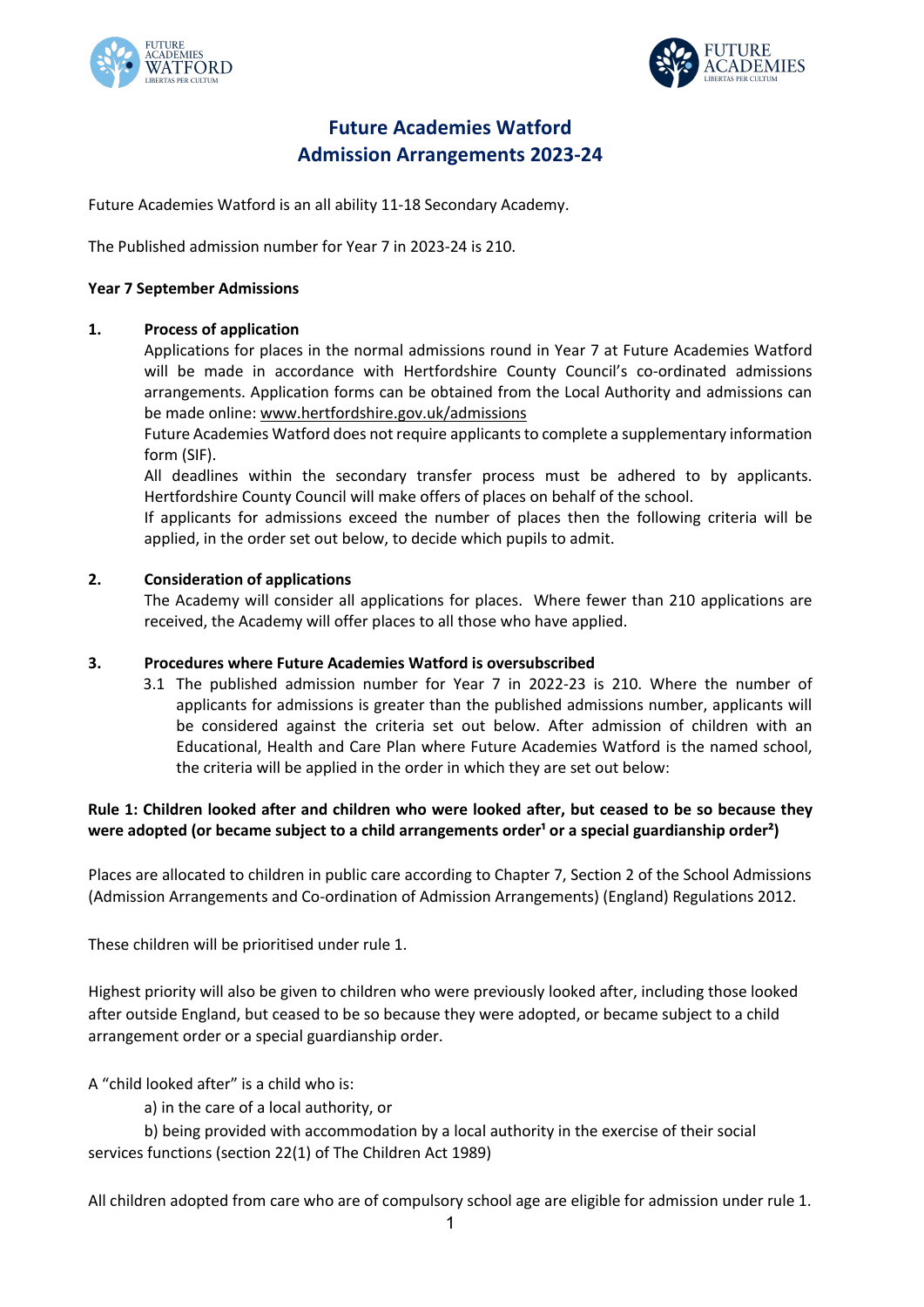



Children in the process of being placed for adoption are classified by law as children looked after providing there is a Placement Order and the application would be prioritised under Rule 1.

Children who were not "looked after" immediately before being adopted or made the subject of a child arrangement order or special guardianship order, will not be prioritised under rule 1. Applications made for these children, with suitable supporting professional evidence, can be considered under rule 2.

<sup>1</sup> Child arrangements order Under the provisions of the Children and Families Act 2014, which amended section 8 of the Children Act 1989, residence orders have now been replaced by child arrangements orders which settle the arrangements to be made as to the person with whom the child is to live.

² Special guardianship order Under 14A of The Children Act 1989, an order appointing one or more individuals to be a child's special guardian or guardians.

Children previously looked after abroad and subsequently adopted will be prioritised under Rule 1 if the child's previously looked status and adoption is confirmed by Hertfordshire's "Virtual School".

The child's previously looked status will be decided in accordance with the definition outlined in The Children & Social Work Act 2017:

i. to have been in state care in a place outside England and Wales because he or she would not otherwise have been cared for adequately, and to have ceased to be in that state care as a result of being adopted.

A child is in "state care" if he or she is in the care of, or accommodated by –

- (a) a public authority,
- (b) a religious organisation, or
- (c) any other organisation the sole or main purpose of which is to benefit society.

#### **Rule** *2*

Social and Medical: Children for whom it can be demonstrated that they have a particular medical or social need to go to the school. Applications must be supported by professional evidence which explains why your child needs to attend Future Academies Watford. The Local Authority, on behalf of the Admissions Committee, will determine whether the professional evidence provided is sufficiently compelling to meet the requirements for this rule. The supporting information must relate specifically to the school, and must clearly demonstrate why it is the only school that can meet your child's needs

*"Rule 2 applications will only be considered at the time of the initial application, unless there has been a significant and exceptional change of circumstances within the family since the initial application was submitted.*

*All schools in Hertfordshire have experience in dealing with children with diverse social and medical needs. However in a few very exceptional cases, there are reasons why a child has to go to one specific school.*

*Few applications under Rule 2 are agreed.* 

*All applications are considered individually but a successful application should include the following:*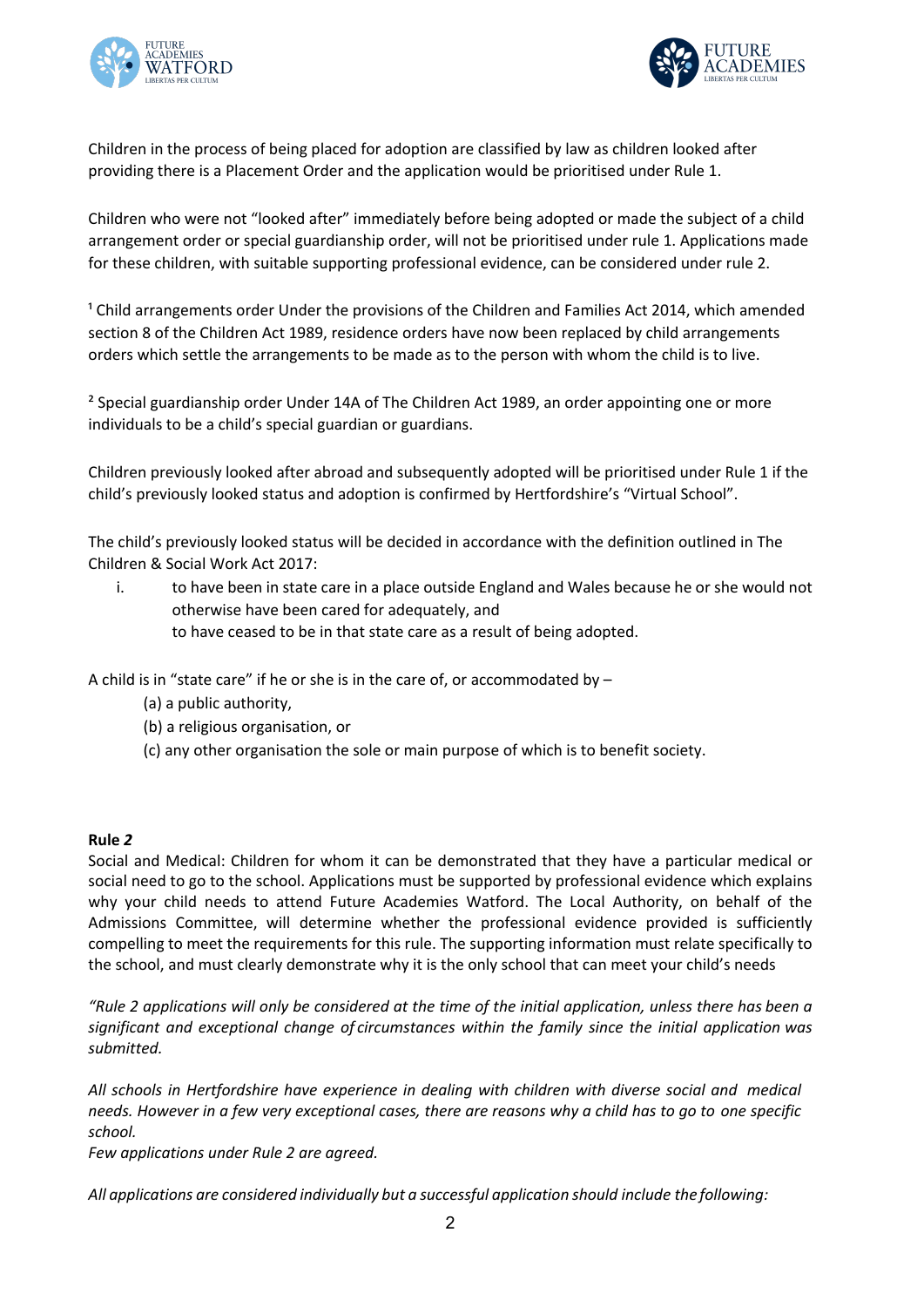



- *A. Specific recent professional evidence that justifies why only one school can meet a child's individual needs, and/or*
- *B. Professional evidence that outlines exceptional family circumstances making clear why only one school can meet he child's needs.*
- *C. If the requested school is not the nearest school to the child's home address clear reasons why the nearest school is notappropriate.*
- *D. For medical cases – a clear explanation of why the child's severity of illness or disability makes attendance at only a specific school essential.*

*Evidence should make clear why only one school is appropriate.*

*Applications under Rule 2 can only be considered when supported by a recent letter from a professional involved with the child or family, for example a doctor, psychologist or police officer. The supporting evidence needs to demonstrate why only one named school can meet the social/medical needs of the child.*

*Applicationsfor children previously "looked after" but not meeting the specific criteria outlined in Rule 1, may be made under this rule.*

## **Rule 3**

Pupils who, on the date of admission, will have a sibling (i.e. a natural brother or sister, or a half brother or sister, or a legally adopted brother or sister or half brother or sister, or step brother or sister who will be living with them at the same address at the date of their entry to the Academy) on roll, in years 7 to 13, at the Academy (proof of the sibling relationship will be required if a place is offered). This definition includes a child looked after or previously looked after and in every case living permanently in a placement within the home as part of the family household from Monday to Friday at the time of this application. A sibling link will not be recognised for children living temporarily in the same house, for example a child who usually lives with one parent but has temporarily moved or a looked after.

#### **Rule 4**

Children of a parent/ Legal parent/ Legal Guardian employed to work at the Academy for two years or more at the time at which the application for admission to the school is made, or where the member of staff has been recruited to meet a demonstrable skills shortage. A parent means the mother, father, stepmother or stepfather of the child and in every case, living at the same permanent address as the child.

#### **Rule 5**

The remaining places will be offered to pupils with the nearest distance measurement on the basis of proximity; i.e. pupils who live the nearest distance at the close of the Hertfordshire County Council (HCC) admission application date as designated by HCC's computerised mapping system.

The home to school distance measurement, for the purposes of admissions, is defined by HCC as "a 'straight line' distance measurement from the address point of the pupil's home to the address point of the school."

"*A 'straight line' distance measurement is used in all home to school distance measurements. Distances are measured using a computerised mapping system to two decimal places. The measurement is taken from the Address Base Premium address point of your child's house to the address point of the school. Address Base Premium data is a nationally recognised method of identifying the location of schools and Individualresidences".*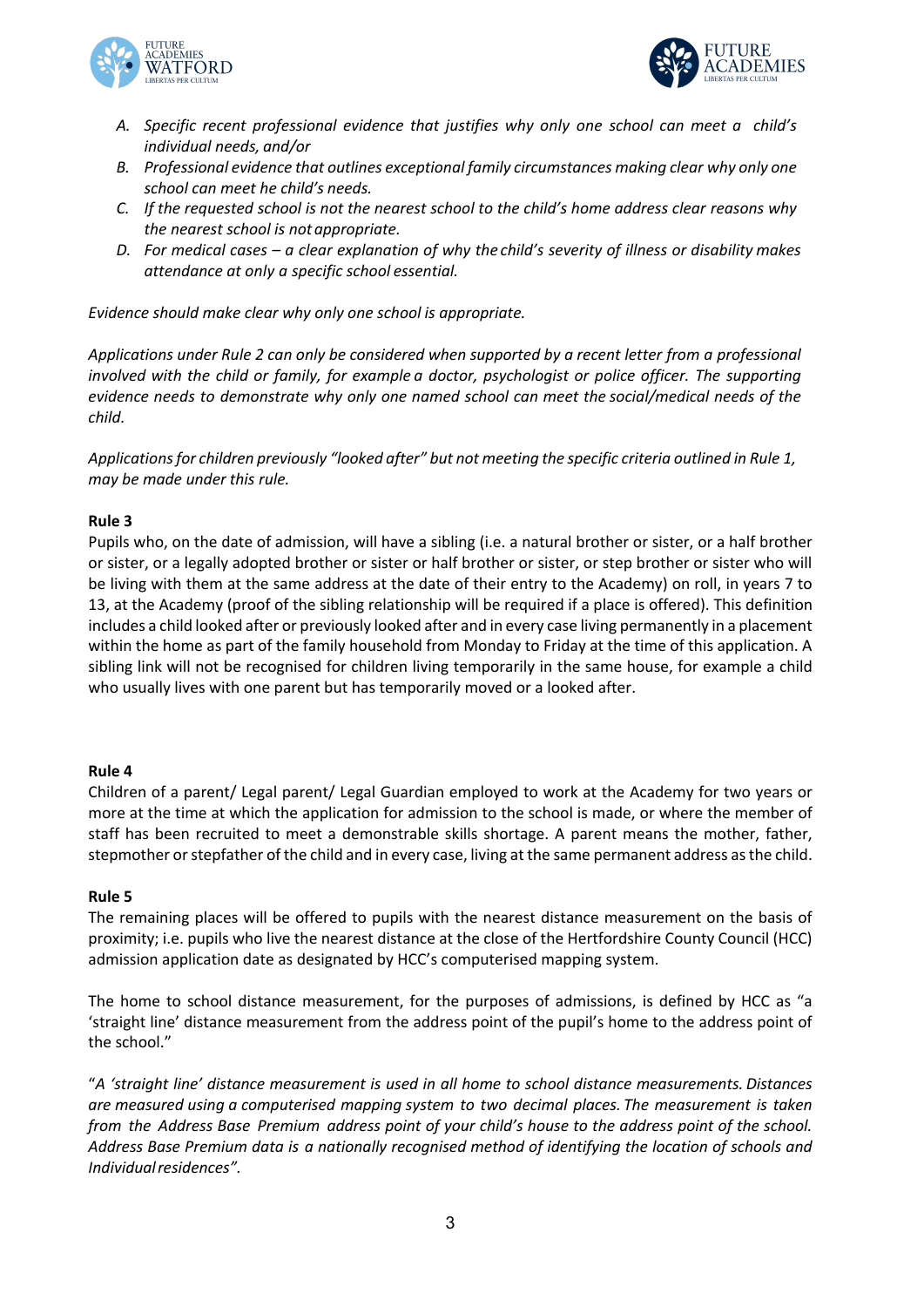



Parents who are applying under rule 5 will need to provide proof that the home address quoted is the permanent residence of the applicant: this proof should include either a photocopy of (custodial) parent's driver's licence, child benefit letter or utility bill. The school may check the authenticity of the address stated. Further proof of residence or other information may be requested and must be provided.

# 3.2 **Tie Break**

3.2.1 **Siblings**

In the event of a tie break under the sibling criterion, random allocation will be used.

3.2.2 **Children of staff**

In the event of a tie break under the children of staff criterion, random allocation will be used.

3.2.3 **Distance**

In the event of a tie break under the distance criterion, random allocation will be used. Every child entered onto the HCC admissions database has an individual random number assigned, between 1 and 1 million, against each preference school. When there is a need for a final tie break the random number is used to allocate the place, with the lowest number given priority."

# 3.2.4 **Multiple Births**

Children from multiple births will be considered as individuals under the admissions criteria. In the event that the last available space is offered to one twin or child from a multiple birth, the other twin or sibling will be offered a place, taking the Academy over PAN. There will be no displacement to other children, however further offers will not be made from the continuing interest list until the number allocated drops below the original PAN.

# **4. Operation of Continuing Interest Lists**

Where Future Academies Watford receives more applicants for places than there are places available at secondary transfer, parents may decide to place their child on the continuing interest list. Until  $31<sup>st</sup>$ December names will be ranked according to the above criteria. Those applicants who have been unsuccessful in obtaining a place for the start of Year 7 are offered the right to appeal in the summer of Year 6.

Those who are unsuccessful or who do not appeal may request to be placed on the continuing interest list. The continuing interest list will be maintained until the applicant reaches the end of the first half term of the Autumn Term in Year 10.

# **5. In-Year Admissions**

- 5.1 The Academy is not part of the Local Authority co-ordinated scheme for In-Year admissions. Those parents who wish to be considered for a place in any year group must contact the Admissions department at the Academy to request an application form, or download from the website.
- 5.2 Where no place exists, parents will be advised of their right to appeal.
- 5.3 The Academy operates a continuing interest list. This list will be maintained until the applicant reaches the end of the first half of the Autumn Term in Year 10.
- 5.4 Criteria
	- 5.4.1 Children looked after and children who were previously looked after, including those who appear (to the admission authority) to have been in state care outside of England, and ceased to be in state care as a result of being adopted or became subject to a child arrangements order<sup>1</sup> or a special guardianship order<sup>2</sup>. A "child looked after" is a child who is: a) in the care of a local authority, or b) being provided with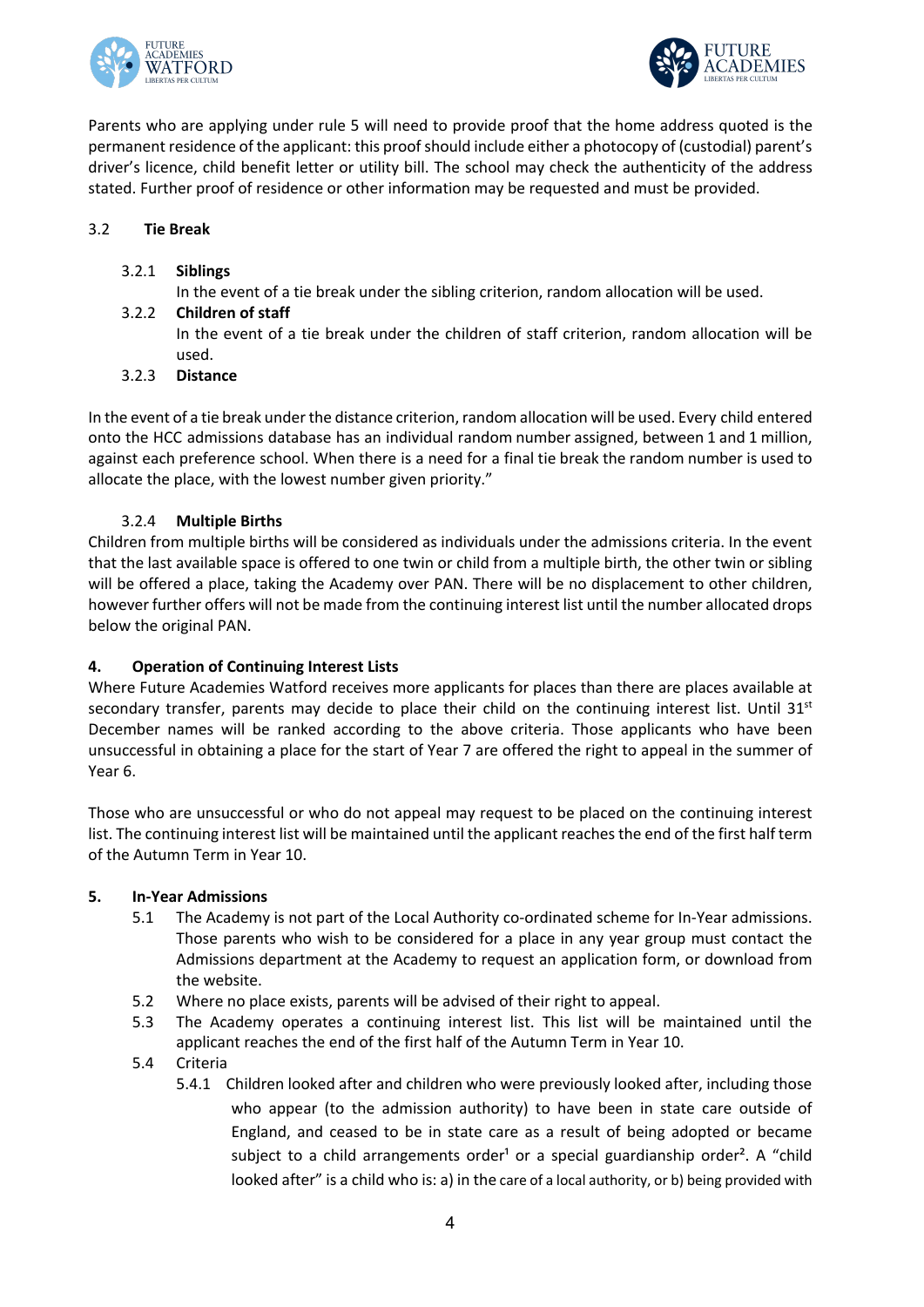



accommodation by a local authority in the exercise of their social services functions (section 22(1) of The Children Act 1989)

- 5.4.2 Medical or Social: Children for whom it can be demonstrated that they have a particular medical or social need to go to the school.
- 5.4.3 Children of UK Services personnel (UK Armed Forces). The Academy will allocate a place in advance of the family arriving in the area provided the application is accompanied by an official letter that declares a relocation and a Unit postal address or quartering area.
- 5.4.4 Those who have moved into the area within the last 90 calendar days and are without a school place or an offer of a school place. Confirmation will be required from the child's previous school.
- 5.4.5 Those who have a current sibling at the Academy (i.e. a natural brother or sister, or a half brother or sister, or a legally adopted brother or sister or half brother or sister, or step brother or sister who will be living with them at the same address at the date of their entry to the Academy) on the roll of the Academy (proof of the sibling relationship will be required if a place is offered).
- 5.4.6 The remaining places will be offered to pupils with the nearest distance measurement on the basis of proximity; i.e. pupils who live the nearest distance at the close of the Hertfordshire County Council (HCC) applications date as designated by the HCC's computerised mapping system. The home to school distance measurement, for the purposes of admissions, is defined by HCC as "a 'straight line' distance measurement from the address point of the pupil's home to the address point of the school".
- 5.5 In addition to the above criteria the Academy complies with all elements of the School Admissions Code including admitting children who have an Education, Health and Care Plan, where Future Academies Watford is the named school; who are currently, or have previously been in the care of the local authority; and pupils under the Local Authority's 'Fair Access protocol'. In these cases pupils will not need to wait until a place becomes available but will be admitted immediately even if this causes the Academy to exceed its published admission number in a particular year group. The Schools Admissions Code should be consulted for full details of rights and responsibilities with regard to In-Year Admissions.
- 5.6 In year application forms can be found on the school website or collected from the school's reception.

# **6**. **Children out of year**

The school's policy is for children to be educated within their correct chronological year group, with the curriculum differentiated as necessary to meet the needs of individual children. This is in line with Dfe guidance which states that "in general, children should be educated in their normal age group".

If parents/ carers believe their child (ren) should be educated in a different year group they should, at the time of application, submit supporting evidence from relevant professionals working with the child and family stating why the child must be placed outside their normal age appropriate cohort. DfE guidance makes clear that "it is reasonable for admission authorities to expect parents to provide them with information in support of their request-since without it they are unlikely to be able to make a decision on the basis of the circumstances of the case".

The schools Academy trust, as the relevant admission authority, will decide whether the application will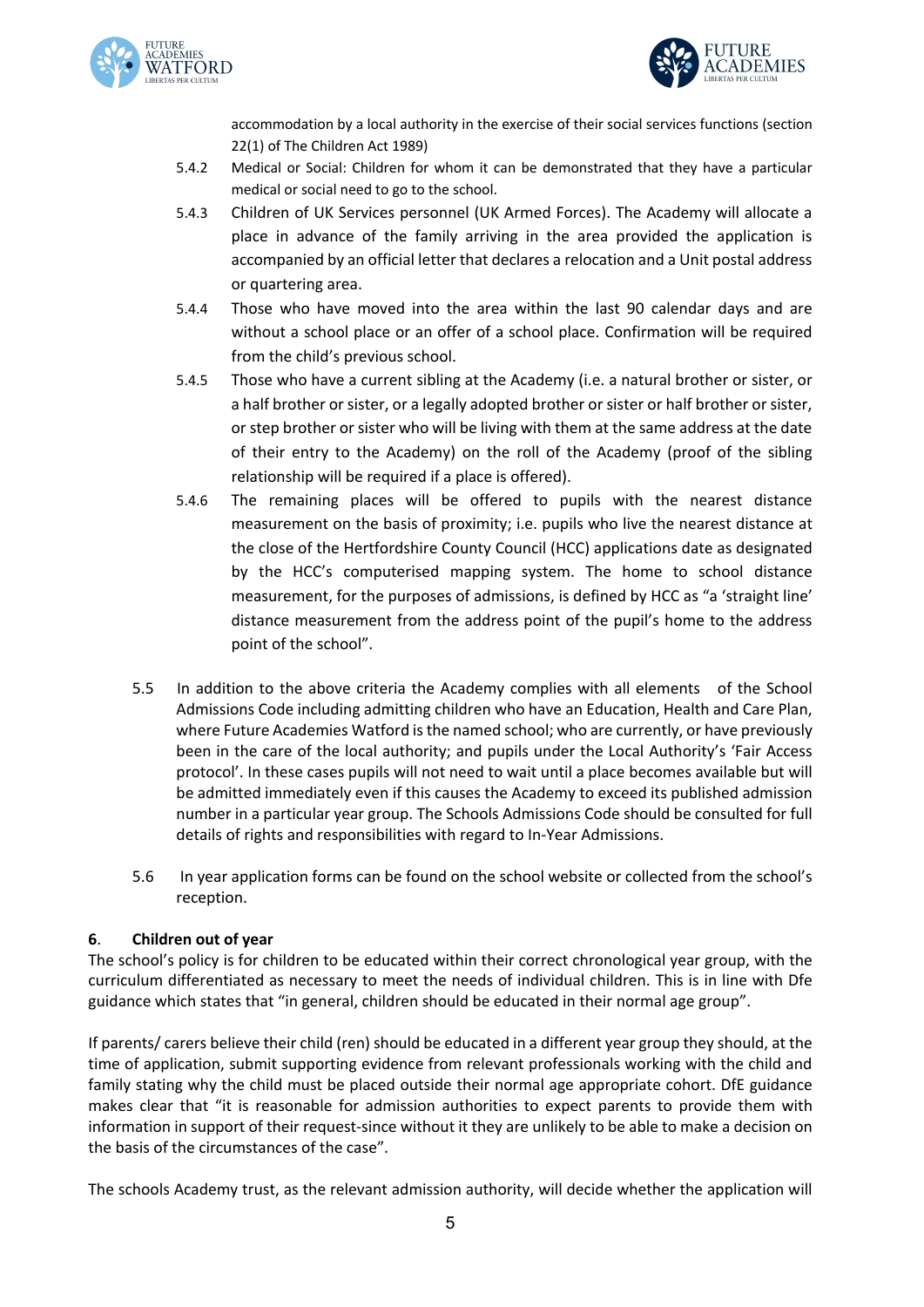



be accepted on the basis of the information submitted. This decision will be based upon the circumstances of each case including the view of parents, the Principal, the child's social academic and emotional development and whether the child has been previously educated out of year group. There is no guarantee that an application will be accepted on this basis. If the application is not accepted this does not constitute a refusal of a place and there is no right to an independent statutory appeal. Similarly there is no right of appeal for a place in a specific year group at a school. The internal management and organisation of a school, including the placement of pupils in classes, is a matter for the Principal and senior leadership of the school.

#### **7. Process of Application for the Academy Sixth Form**

Applications for Sixth Form must be made direct to the Academy, using the application form available in the Sixth Form prospectus or on the Academy website, by the published closing date.

All students wishing to continue into the Sixth Form from Year 11 are required to complete a Sixth Form Options form and return it to the Head of Sixth Form by the published closing date.

7.1 Children looked after and children who were previously looked after, including those who appear (to the admission authority) to have been in state care outside of England, and ceased to be in state care as a result of being adopted or became subject to a child arrangements order<sup>1</sup> or a special guardianship order². A "child looked after" is a child who is: a) in the care of a local authority, or b) being provided with accommodation by a local authority in the exercise of their social services functions (section 22(1) of The Children Act 1989)

- 7.2 Medical or Social: Children for whom it can be demonstrated that they have a particular medical or social need to go to the school.
- 7.3 Students applying to enter the Sixth form require the below GCSE marks:

**Blue Path Way**: average points score 5.5 plus 5 9-5 grades including 5 in English and Maths. Individual subject criteria will apply.

**Purple Path Way**: average point score 4.0-5.5 plus 5 9-4 grades including 4 in English and Maths Individual subject criteria will apply

**Green Path Way**: average pint score 3.5-4.0 plus 5 4-3 grades

- 7.4 The annual sixth form admissions number for external students is 50.
- 7.5 A statement of the applicants predicted grades will be requested from the Principal of their school. Applicants are placed in rank order on the basis of their top six full –course GCSE grades. Conditional offers are made on predicted grades and a school reference and then students are ranked highest and on the basis of space in each A level subject pathway. Students who have applied to join Year 12 are ranked by GCSE point score following the publication of public examination results.
- 7.6 Application forms can be downloaded from the school website or collected from the school reception.

#### **Tie Break**

Where two or more students have equal priority having applied all criteria, places will be allocated by distance with those living closest to the school being accorded the highest priority. The final tie break will be by random allocation. Every student entered onto the HCC admissions database has an individual random number assigned between 1 and 1 million, where there is a need for a final tiebreak the random number is used to allocate the place, with the lowest number given priority.

After registration day in September 2022, where there are still vacancies in subjects, the Head of Sixth form will receive any further applications from new candidates or from those who have applied and not received an offer at that point.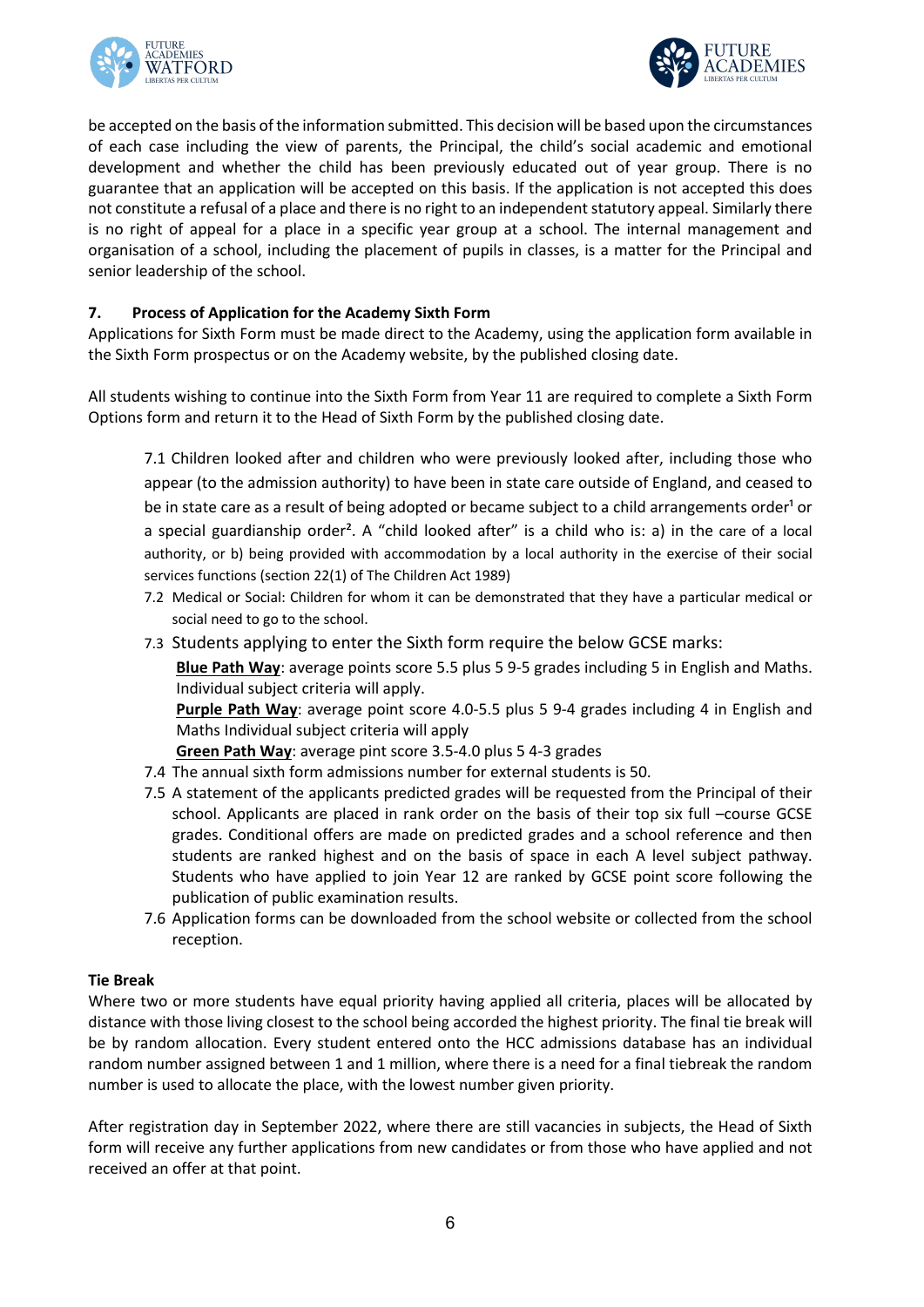



# **Parents have the right of appeal against Non–Admission to the school.**

Future Academies Watford will write to you with the outcome of your application and if you have been unsuccessful, the County Council will write to you with registration details to enable you to login and appeal online at:

http://www.hertfordshire.gov.uk/schoolappeals

Out of county residents and paper applicants should call the Customer Service Centre on 0300 123 4043 to request their registration details and log into www.hertfordshire.gov.uk/schoolappeals and click on the link "log into the appeals system".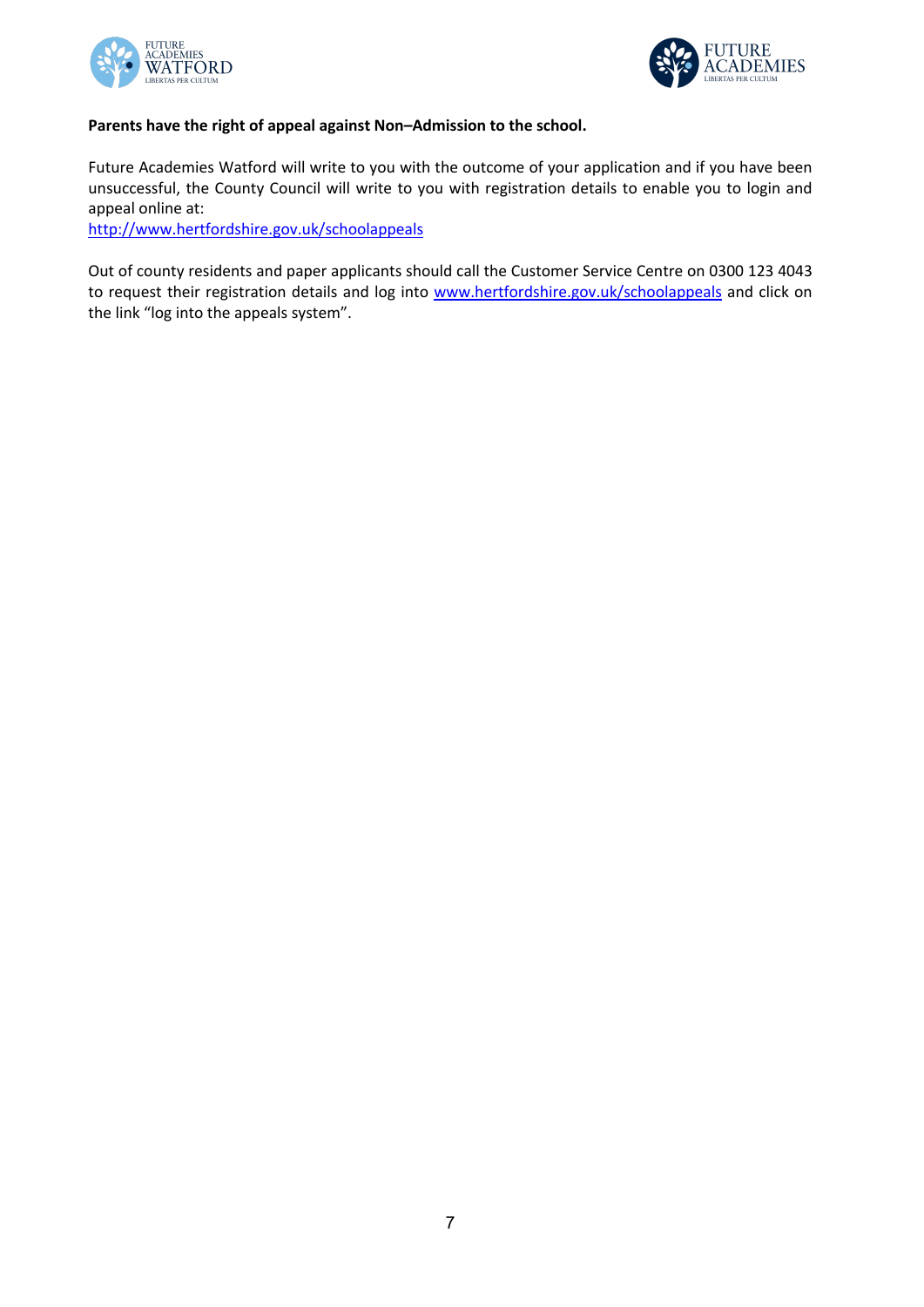



# **SIXTH FORM REGISTRATION OF INTEREST FORM 2023-24**

| Name:                                                                                                                                       |                                                                                                                     |                                                                                                                                                                     |                                                                           |  |  |  |
|---------------------------------------------------------------------------------------------------------------------------------------------|---------------------------------------------------------------------------------------------------------------------|---------------------------------------------------------------------------------------------------------------------------------------------------------------------|---------------------------------------------------------------------------|--|--|--|
| <b>Address:</b>                                                                                                                             |                                                                                                                     |                                                                                                                                                                     |                                                                           |  |  |  |
| <b>Contact Number:</b>                                                                                                                      |                                                                                                                     |                                                                                                                                                                     |                                                                           |  |  |  |
| Email:                                                                                                                                      |                                                                                                                     |                                                                                                                                                                     |                                                                           |  |  |  |
| <b>Previous School and contact</b><br>details:                                                                                              |                                                                                                                     |                                                                                                                                                                     |                                                                           |  |  |  |
| A Levels & Level 3 Qualifications - Students must choose 3 subjects from separate<br>columns.                                               |                                                                                                                     |                                                                                                                                                                     |                                                                           |  |  |  |
| <b>Facilitating A</b><br><b>Level subjects</b>                                                                                              | <b>A Levels</b>                                                                                                     | <b>BTECs and Level 3</b><br><b>Qualifications</b>                                                                                                                   | <b>Optional 1 Year</b><br><b>Level 3 courses</b>                          |  |  |  |
| Biology<br>Chemistry<br>English Literature<br>French<br><b>Further Mathematics</b><br>Geography<br>History<br><b>Mathematics</b><br>Physics | Art<br><b>Government &amp; Politics</b><br><b>Media Studies</b><br><b>Product Design</b><br>Psychology<br>Sociology | <b>Health &amp; Social Care</b><br><b>BTEC Extended</b><br>Certificate<br>Criminology<br>Level 3 Diploma<br>Forensic Science and<br>Criminal Investigation<br>BTEC. | <b>Extended Project</b><br>Qualification (EPQ)<br><b>Core Mathematics</b> |  |  |  |
|                                                                                                                                             |                                                                                                                     | <b>Vocational</b>                                                                                                                                                   |                                                                           |  |  |  |
| <b>Business Studies</b><br>Plus one A-level from Block Yor Z                                                                                |                                                                                                                     | Plus GCSE English Language and/or Maths retakes as<br>appropriate                                                                                                   |                                                                           |  |  |  |
| <b>GCSE Subjects achieved</b>                                                                                                               |                                                                                                                     | <b>Grade</b>                                                                                                                                                        |                                                                           |  |  |  |
|                                                                                                                                             |                                                                                                                     |                                                                                                                                                                     |                                                                           |  |  |  |
|                                                                                                                                             |                                                                                                                     |                                                                                                                                                                     |                                                                           |  |  |  |
|                                                                                                                                             |                                                                                                                     |                                                                                                                                                                     |                                                                           |  |  |  |
|                                                                                                                                             |                                                                                                                     |                                                                                                                                                                     |                                                                           |  |  |  |
|                                                                                                                                             |                                                                                                                     |                                                                                                                                                                     |                                                                           |  |  |  |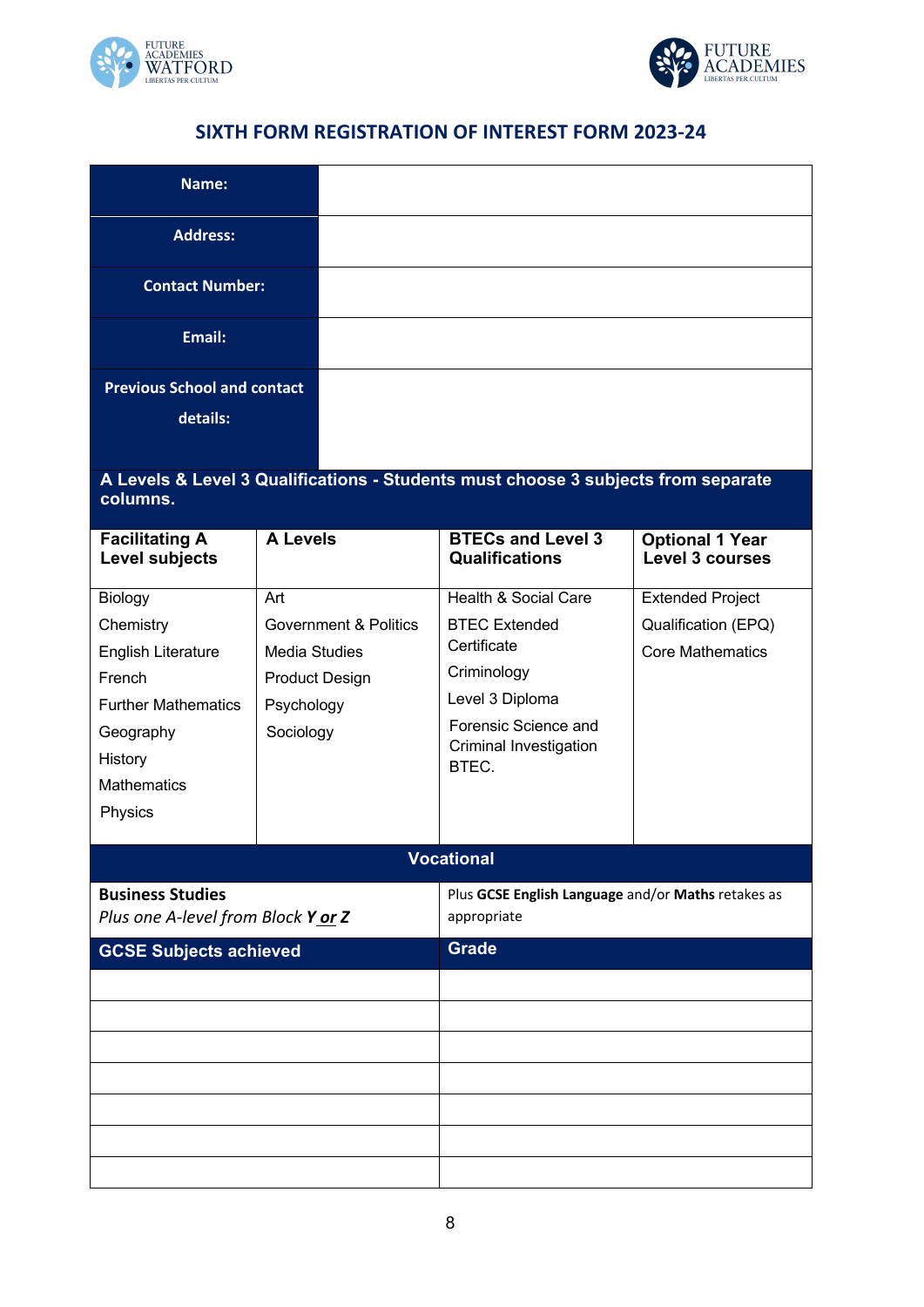

 $\mathbf{r}$ 



L,

| A Level / Level 3 Qualification<br>Only select ONE subject from separate option blocks |  |  |  |  |
|----------------------------------------------------------------------------------------|--|--|--|--|
| <b>Subject ONE:</b>                                                                    |  |  |  |  |
|                                                                                        |  |  |  |  |
| <b>Subject TWO</b>                                                                     |  |  |  |  |
|                                                                                        |  |  |  |  |
| <b>Subject THREE</b>                                                                   |  |  |  |  |
|                                                                                        |  |  |  |  |

**OR**

| A Level / Level 3 Qualification<br>Only select ONE subject from separate option blocks                                                                                                                                                                                                                                                                                              |                   |  |  |  |
|-------------------------------------------------------------------------------------------------------------------------------------------------------------------------------------------------------------------------------------------------------------------------------------------------------------------------------------------------------------------------------------|-------------------|--|--|--|
| <b>Vocational</b>                                                                                                                                                                                                                                                                                                                                                                   | A Level / Level 3 |  |  |  |
|                                                                                                                                                                                                                                                                                                                                                                                     |                   |  |  |  |
| <b>DECLARATION</b>                                                                                                                                                                                                                                                                                                                                                                  |                   |  |  |  |
| <b>DECLARATION AND SIGNATURE OF PARENT / GUARDIAN</b>                                                                                                                                                                                                                                                                                                                               |                   |  |  |  |
| I/we confirm that: 1) To the best of my/our knowledge, all of the information given above is<br>correct, and I understand that should I have provided any false information the academy<br>may reject this application and/or withdraw the offer of a place, and 2) I/We undertake to<br>notify the academy if any of this information changes before any offer of a place is made. |                   |  |  |  |
| I certify that I am the person with parental responsibility for the child named above and that<br>the information given is true to the best of my knowledge and belief.                                                                                                                                                                                                             |                   |  |  |  |
| Name of Parent/Guardian (please delete<br>as appropriate):                                                                                                                                                                                                                                                                                                                          |                   |  |  |  |
| <b>Date</b>                                                                                                                                                                                                                                                                                                                                                                         |                   |  |  |  |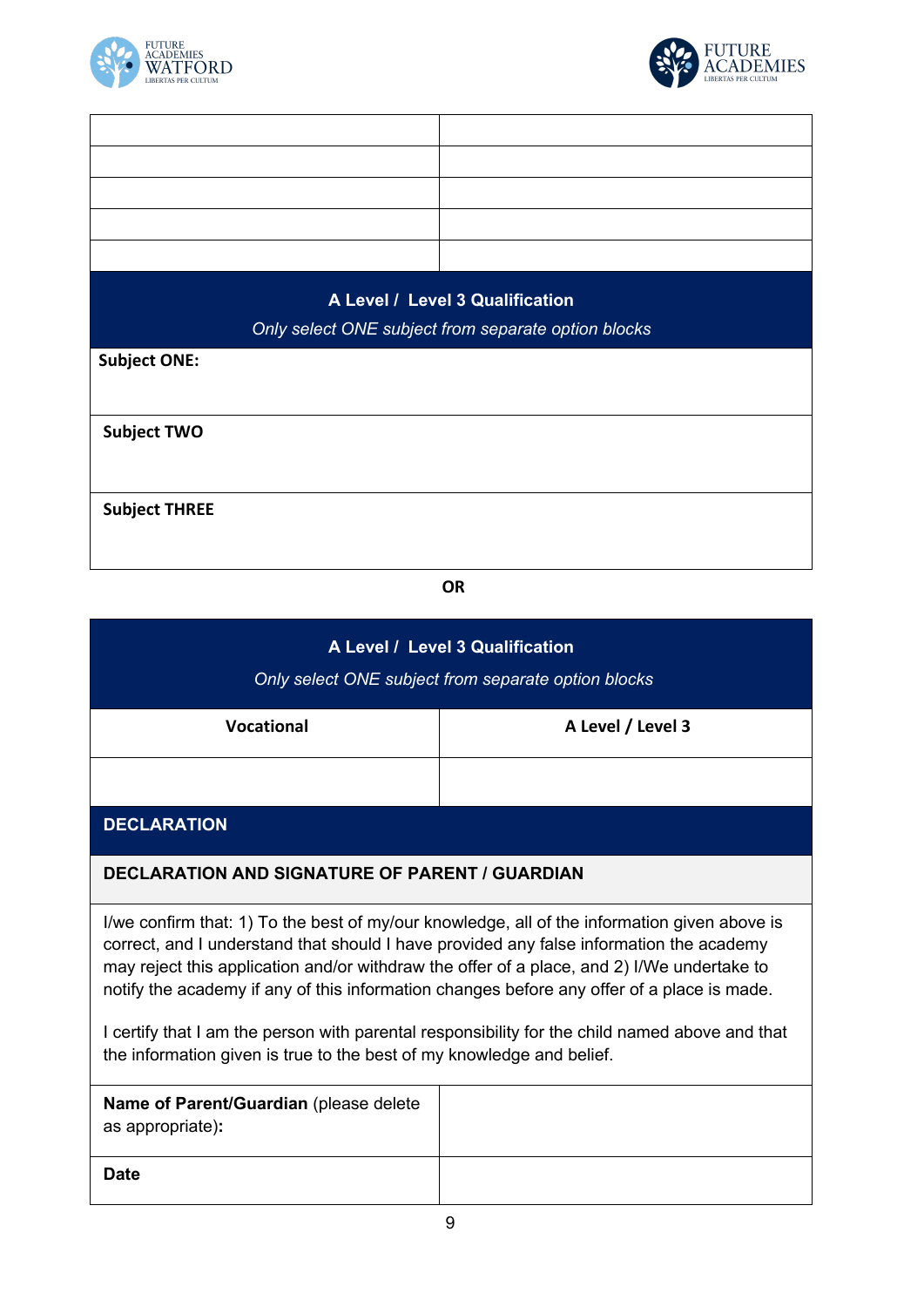



The information provided on this form is subject to the Data Protection Act 1998. The information provided is for use by the school and the Local Authority. It may also be disclosed to the Governing Body. Information gathered on this form will be held on computer records. Maintenance of these records and the information contained therein will be subject to the provision of the Data Protection Act 1998.

# **Future Academies Watford**

# **IN YEAR ADMISSION APPLICATION**

#### **Horseshoe Lane, Garston Watford, Herts, WD25 7HW**

If you are seeking a place for your child at Future Academies Watford you should complete this application form and return it to the Admissions Manager at the Academy.

**Please complete this form using black ink and CAPITAL LETTERS**. You must include recent copies (less than 3 months old) of two forms of proof of address, one of which must be a council tax bill, utility bill, solicitor's letter showing completion date or a signed tenancy agreement.

Your child's home address at the date of application is important in deciding whether or not a place can be offered if the academy is oversubscribed. The academy reserves the right to reject an application and/or withdraw an offer of a place should it be established that false information has been given.

| Gender: Male / Female                                                                            |
|--------------------------------------------------------------------------------------------------|
|                                                                                                  |
| (If parents are separated/divorced please give addresses of both parents, see Item 5 below)      |
|                                                                                                  |
|                                                                                                  |
| 4. Full name(s) of parent or legal guardian (at the permanent home address)<br>(Mr / Mrs / Miss) |
|                                                                                                  |
|                                                                                                  |
|                                                                                                  |
| (Please state which parent this number relates to)                                               |
|                                                                                                  |
|                                                                                                  |
|                                                                                                  |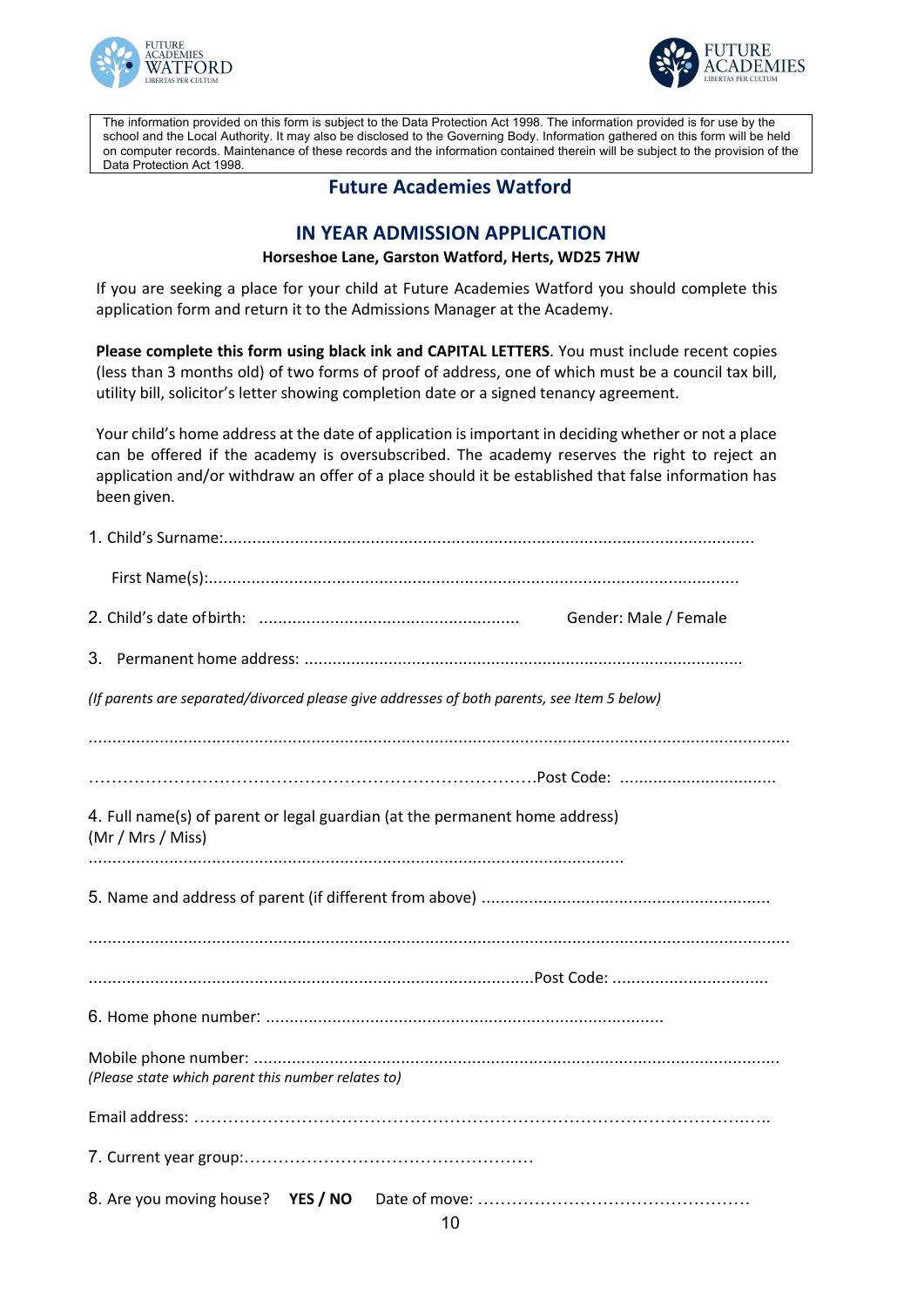



................................................................................................................ Post Code: ..............

**Please answer ALL of the following questions, having read our admissions criteria.**

#### **1. Is this child a Looked After Child, or previously Looked After Child?**

Looked After Children and previously Looked After Children in accordance with Section 22 of the Children Act 1989. Previously Looked After Children are children who were Looked After, but ceased to be so because they were adopted (or became subject to a child arrangements order under the terms of the Children Act 1989, Section 8 or Special Guardianship order, defined by Section 14A of the Children Act 1989).

If yes, we will need to see a supporting letter from this child's social worker and/or advisory teacher.  $Yes \Box / No \Box$ 

The academy will allocate a place in advance of the family arriving in the area provided the application is accompanied by an official letter that declares a relocation date and a Unit postal address or quartering area.

**2. Will your child have a sibling living at the same address and currently attending the academy?**  $Yes \Box / No \Box$ 

If yes, please give the name of the sibling: ......................................................................................

| 3. Is your child without a school place?            | $Yes \Box / No \Box$ |
|-----------------------------------------------------|----------------------|
| Have you moved to the area within the last 90 days? | $Yes \Box / No \Box$ |

If you are applying under this criterion, we will need to see documents relating to your move.

#### **4. Distance**

Any remaining places will be offered to pupils with the nearest distance measurement on the basis of proximity as designated by HCC's computerised mapping system. The home to school distance measurement, for the purposes of admissions, is defined by HCC as "a 'straight line' distance measurement from the address point of the pupil's home to the address point of the school". Where a pupil lives for a part of each week at different addresses, the 'home' address will be the one taken from the Common Application Form (proof of residency will be required if a place is offered).

#### **Please note the following:**

Please make sure that you have enclosed supporting evidence where appropriate, along with a stamped addressed envelope for us to return this evidence where necessary. Ensure that you affix the correct postage if you are sending this application by Royal Mail, as we cannot guarantee that we will collect or pay for items which have been underpaid.

#### **Declaration**

I/we confirm that:

- To the best of my/our knowledge, all of the information given above is correct, and I understand that should I have provided any false information the academy may reject this application and/or withdraw the offer of a place.
- I undertake to notify the academy if any of this information changes before any offer of a place is made.

Signed: .............................................................................................................................................

Full name: ...............................................................................................................................

Parent/Guardian *(please delete as appropriate)*